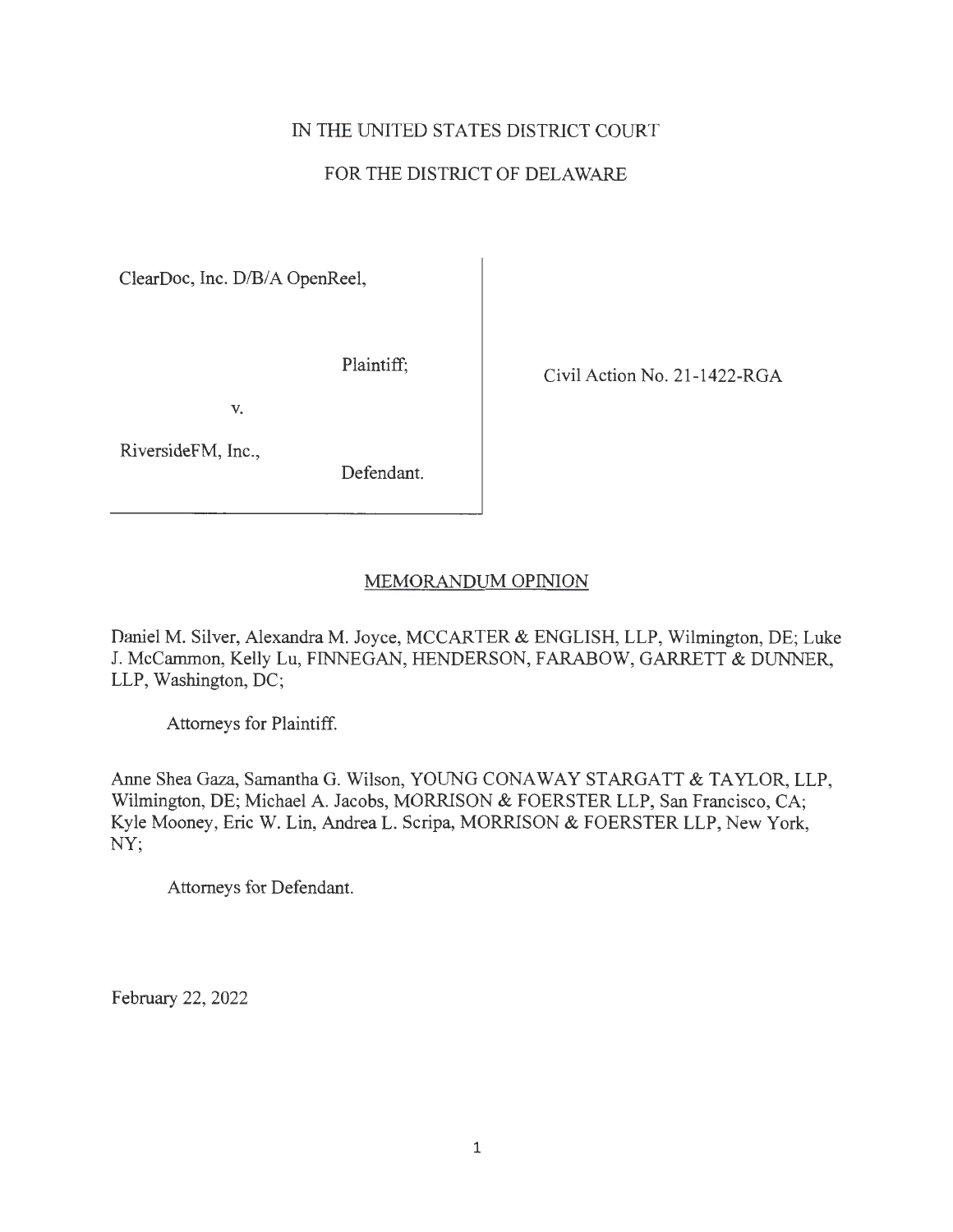**U.S. DISTRICT JUDGE:** 

Before me is Defendant's motion to dismiss for failure to state a claim. (D.I. 29). I have considered the parties' briefing. (D.I. 30, 46, 51). For the following reasons, Defendant's motion is GRANTED.

## **I. BACKGROUND**

Plaintiff ClearDoc, Inc. D/B/A OpenReel ("OpenReel") sued Defendant RiversideFM ("Riverside") for infringement of U.S. Patent No. 10,560,500 ("the ' 500 patent"). (D.I. 2). The patent is titled "Systems and Methods for Recording and Storing Media Content" and discloses "methods and systems of facilitating recording of media content by a mobile device." *(Id.*  $\P\P$ 14-15). The patent claims a "control system" which can remotely trigger a mobile device to start and stop recording. *E.g. ,* '500 Patent, cl. 1. In addition to the recording, which is saved locally on the mobile device, the patent claims a communication session between the control system and the mobile device, which could take the form of a livestream. (D.I. 46 at 3).

The '500 patent has twenty-one claims. Claims 1 and 11 are independent method claims. Each includes substantially similar steps, though as Riverside notes, "claim 11 is drafted from the perspective of the mobile device user instead of the 'control system' operator. "' (D.I. 30 at 5). Claim 18 is an independent claim that recites a "control system." This system is comprised of a camera, a microphone, and a processor configured to perform most of the steps described in claims 1 and 11.

The recording process steps include, as illustrated by claim 1:

1. A method of facilitating recording of media content by a mobile device, comprising:

establishing a communication session between a control system and the mobile device over a communication network;

receiving, at the control system, video content and audio content from the mobile device during the communication session, wherein the video content is captured by a camera of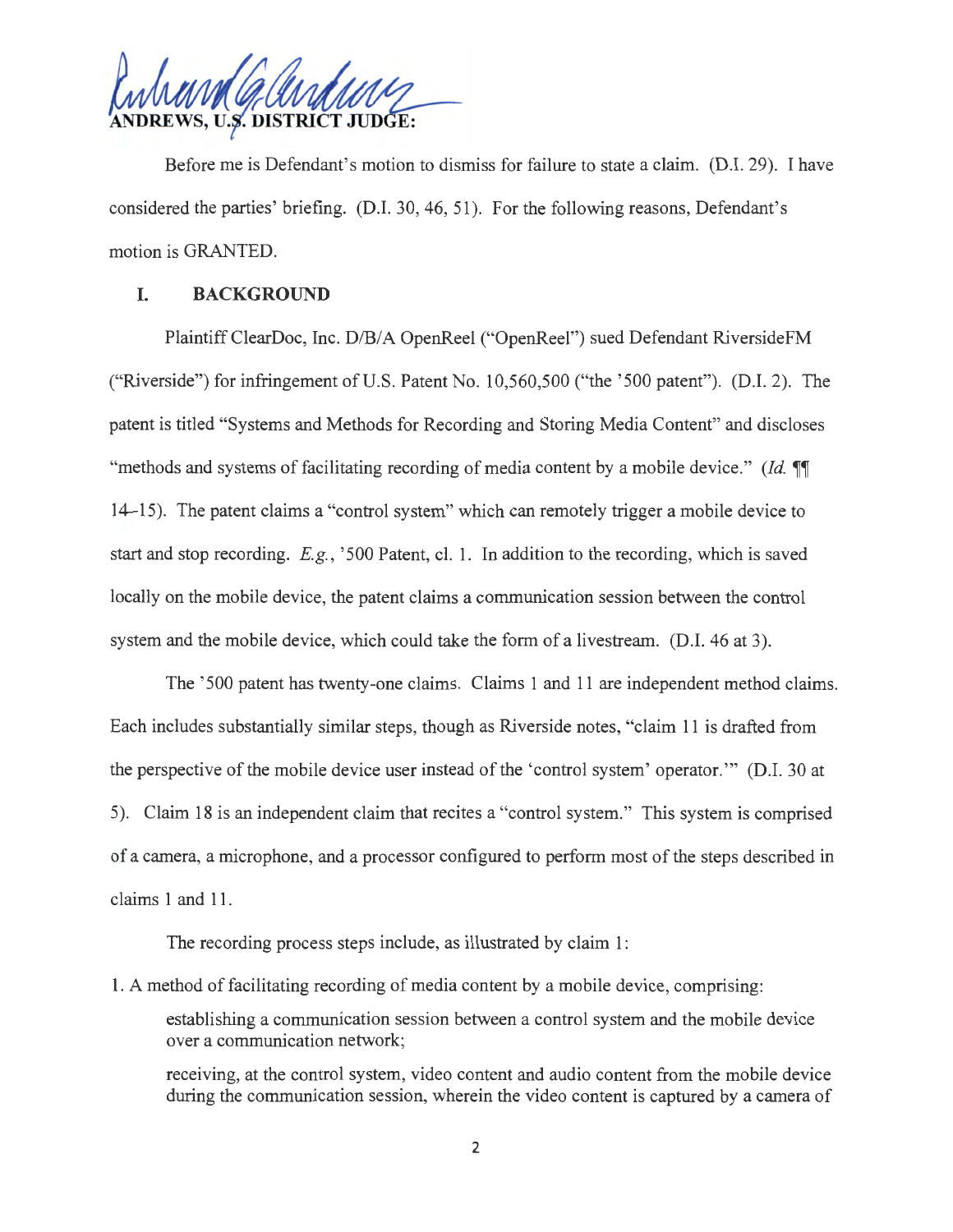the mobile device and the audio content is captured by a microphone of the mobile device;

transmitting a trigger signal, by the control system, to the mobile device, the trigger signal triggering the mobile device to start recording media content using the camera and the microphone of the mobile device during the communication session, wherein the media content recorded by the mobile device includes a portion of the video content and the audio content, wherein the mobile device includes a data storage device and stores the media content in the data storage device;

after the recording is completed, receiving the media content at the control system;

determining that the media content was successfully received by the control system; and

responsive to determining that the media content was successfully received by the control system, transmitting a first control signal from the control system to the mobile device to cause the mobile device to delete the media content from the data storage device.

The claims other than 1, 11 , and 18 are dependent. Claims 2, 3, 15, 19, and 20 allow the

mobile device user to view the recorded content and give feedback to the person operating the control device. Claims 4 and 16 allow for switching between the mobile device's front-facing and rear-facing cameras. Claim 5 turns off the video but retains recorded audio. Claims 6-8, 12, 13, and 17 adjust or lock the camera's auto-focus or auto-exposure features. Claim 9 determines and outputs a degree of tilt based on the phone's gyroscope. Claim 10 shows remaining battery life and whether the phone is likely to run out of battery power before the recording is complete.

#### **II. LEGAL STANDARD**

Patentability under 35 U.S.C. § 101 is a threshold legal issue. *Bilski v. Kappas,* 561 U.S. 593, 602 (2010). Accordingly, the§ 101 inquiry is properly raised at the pleading stage if it is apparent from the face of the patent that the asserted claims are not directed to eligible subject matter. *See Cleveland Clinic Found v. True Health Diagnostics LLC,* 859 F.3d 1352, 1360 (Fed. Cir. 2017), *cert. denied,* 138 S. Ct. 2621 (2018). The inquiry is appropriate at this stage "only when there are no factual allegations that, taken as true, prevent resolving the eligibility question as a matter of law." *Aatrix Software, Inc. v. Green Shades Software, Inc.,* 882 F.3d 1121, 1125 (Fed. Cir. 2018).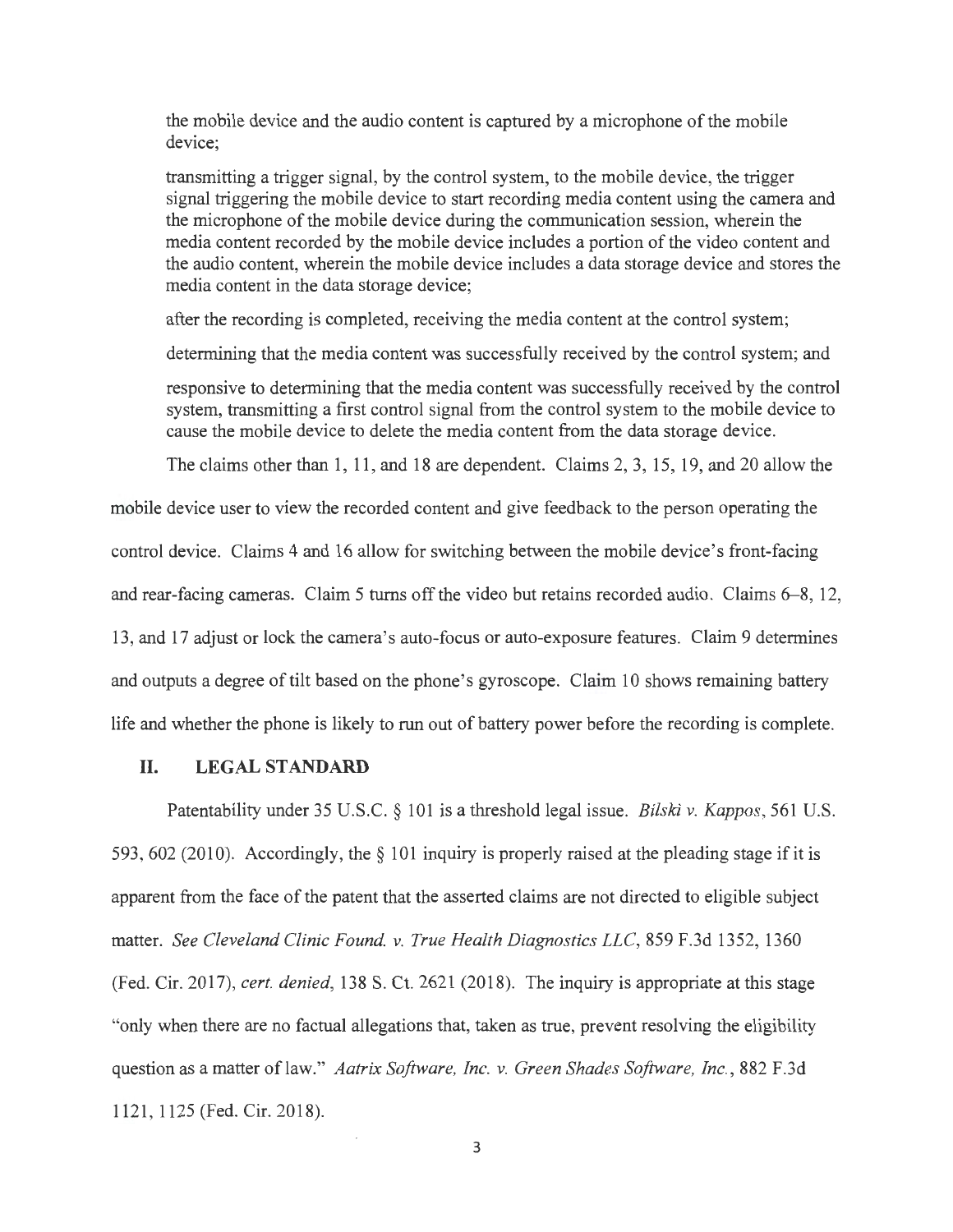Section 101 of the Patent Act provides: "Whoever invents or discovers any new and useful process, machine, manufacture, or composition of matter, or any new and useful improvement thereof, may obtain a patent therefor, subject to the conditions and requirements of this title." 35 U.S.C. § 101. The Supreme Court recognizes three categories of ineligible subject matter-laws of nature, natural phenomena, and abstract ideas. *Alice Corp. Pty. v. CLS Bank Int'l*, 573 U.S. 208, 216 (2014). The purpose of these exceptions is to protect the "basic tools of scientific and technological work." *Mayo Collaborative Servs. v. Prometheus Lab'ys, Inc.*, 566 U.S. 66, 71 (2012).

In *Alice,* the Supreme Court reaffirmed the framework laid out in *Mayo* "for distinguishing patents that claim laws of nature, natural phenomena, and abstract ideas from those that claim patent-eligible applications of those concepts." 573 U.S. at 217. First, the court must determine whether the claims are drawn to a patent-ineligible concept. *Id.* If the answer is yes, the court must look to "the elements of the claim both individually and as an ordered combination" to see if there is an "inventive concept—i.e., an element or combination of elements that is sufficient to ensure that the patent in practice amounts to significantly more than a patent upon the ineligible concept itself." *Id.* at 217-18 ( cleaned up). "A claim that recites an abstract idea must include additional features to ensure that the claim is more than a drafting effort designed to monopolize the abstract idea." *Id.* at 221 (cleaned up). Further, "the prohibition against patenting abstract ideas cannot be circumvented by attempting to limit the use of [the idea] to a particular technological environment." *Id.* at 222 (alteration in original) ( quoting *Bilski,* 561 U.S. at 610-11 ). Thus, "the mere recitation of a generic computer cannot transform a patent-ineligible abstract idea into a patent-eligible invention." *Id.* at 223.

### III. **DISCUSSION**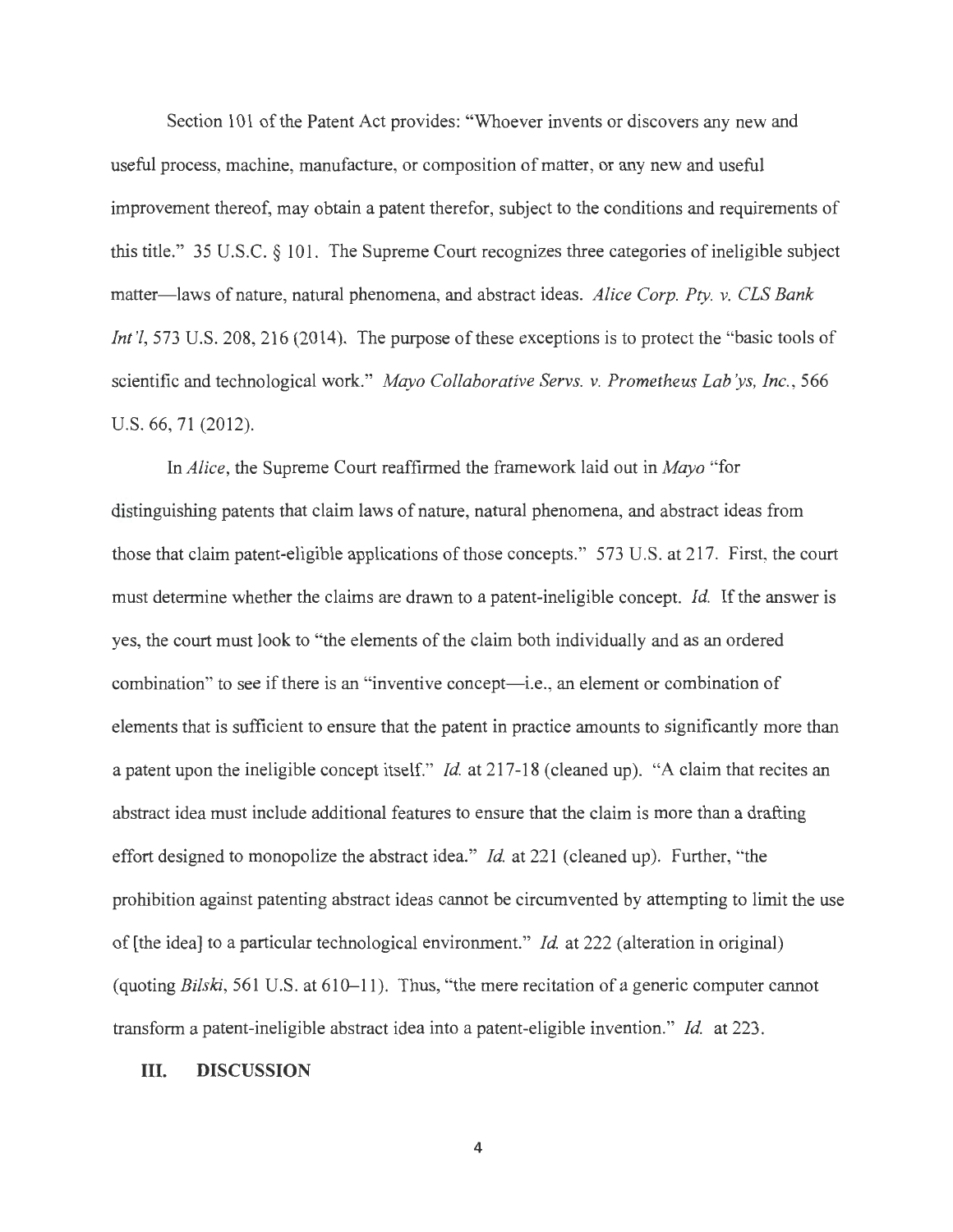#### A. *Alice* **Step One**

At *Alice* step one, I must "articulate what the claims are directed to with enough specificity to ensure the step one inquiry is meaningful." *Thales Visionix Inc. v. United States,*  850 F.3d 1343, 1347 (Fed. Cir. 2017). Riverside argues that the claims are directed to "recording, storing, and delivering media content using a mobile device." (D.I. 30 at 7). OpenReel argues that Riverside ignores key aspects of the claims. (D.I. 46 at 7-8 (highlighting the control system and trigger functionality, the concurrent communication session, and the automatic deletion)).

I agree that Riverside's formulation does not fully capture what the claims are "directed to." OpenReel's alternate formulation of what the claims are directed to—"technical improvements that address technical problems with recording professional quality media content using mobile devices"  $\rightarrow$  is too vague to be helpful. (D.I. 46 at 1–2); *see Enfish, LLC v. Microsoft Corp.,* 822 F.3d 1327, 1337 (Fed. Cir. 2016) (warning against formulations that are "untethered from the language of the claims").

Thus, I will start from Riverside's "recording, storing, and delivering media content using a mobile device." I agree that the "recording, storing, and delivering" language is supported by the claims, title, and specification. (D.I. 30 at 8-10). The claims are also directed to remotely controlling the recording process. The control system, found in every claim, triggers events in the recording process remotely. One problem discussed in the specification—that of proper framing-is solved by features supporting remote control. The communication session, for instance, facilitates "feedback to the mobile device to allow the user to make adjustments that improve the media content." '500 Patent at 4:8-10.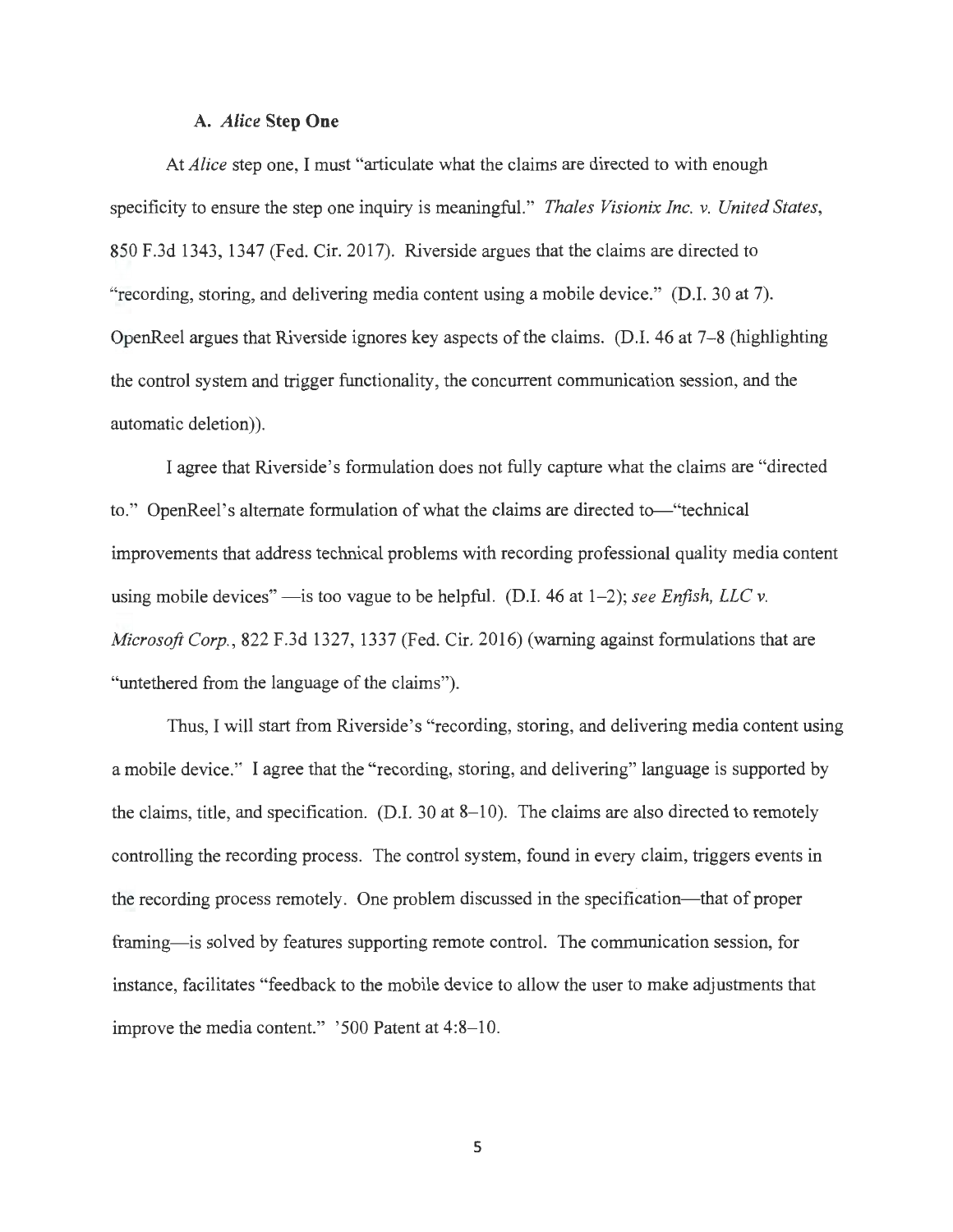Most claims are also directed to automatic deletion. Independent claims 1 and 11 , on which claims  $2-10$  and  $12-17$  depend, recite deletion of the locally stored media content after a successful upload. The specification highlights a problem solved by automatic deletion: "limited storage capacity." '500 Patent, 3:34–35. Automatic deletion "allow[s] the mobile device to record the media content in a high quality, uncompressed format as the mobile device only temporarily stores the media content in local memory." *Id.* 3:64-67.

Thus, most asserted claims are directed to remotely controlling the recording, storing, delivering, and deleting of media content on a mobile device. Some are not directed to deleting. This does not change my analysis in a meaningful way because I find that even the claims directed to deleting are directed to an abstract idea at *Alice* step one. *See Content Extraction & Transmission LLC v. Wells Fargo Bank, NA.,* 776 F.3d 1343, 1348 (Fed. Cir. 2019) (finding the district court did not err in limiting its Section 101 analysis to a single representative claim where all claims were "substantially similar and linked to the same abstract idea").

"In cases involving software innovations, *[Alice* step one] often turns on whether the claims focus on specific asserted improvements in computer capabilities or instead on a process or system that qualifies an abstract idea for which computers are invoked merely as a tool." *Uniloc USA, Inc. v. LG Elecs. USA, Inc.,* 957 F. 3d 1303, 1306 (Fed. Cir. 2020). OpenReel points to the following "specific technological improvements:" (1) "establishing a communication session while also storing media content locally," (2) automatic deletion, and (3) remotely triggering the recording process. (DI 46 at  $11-12$ .).

OpenReel argues that these improvements alter the "normal, expected operation of the mobile device." (*E.g., id.* at 9). In support, OpenReel analogizes to *SRI Int'l, Inc. v. Cisco Sys.*,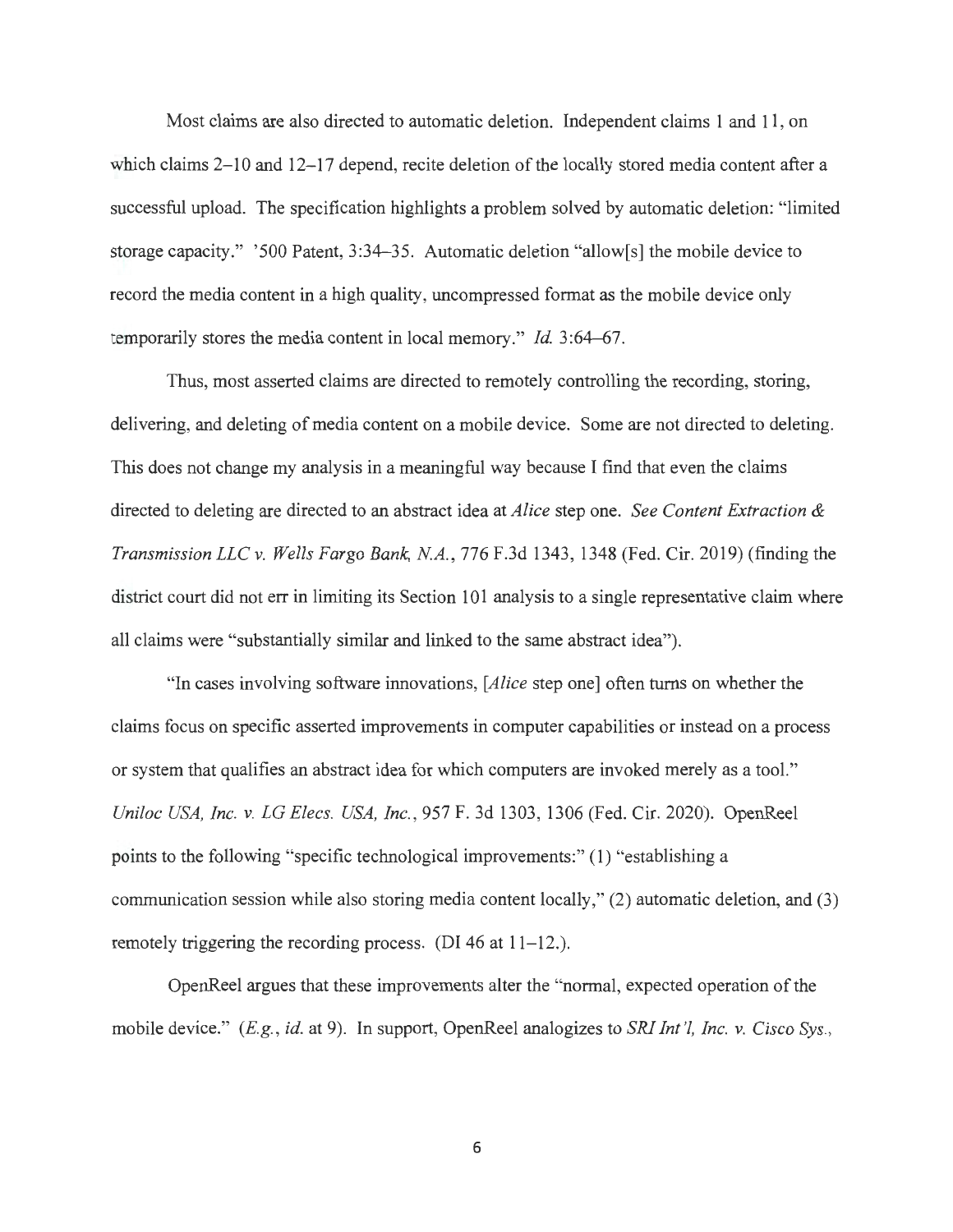*Inc. ,* 930 F.3d 1295 (Fed. Cir. 2019), *cert. denied,* 140 S. Ct. 1108 (2020) and *Enjish.* (D.I. 46 at  $10 - 13$ ).

In *SRI*, the claims were "directed to using a specific technique—using a plurality of network monitors that each analyze specific types of data on the network and integrating reports from the monitors-to solve a technological problem arising in computer networks: identifying hackers or potential intruders into the network." 930 F.3d at 1303. The Federal Circuit held that the claims in *SRI* "actually prevent the normal, expected operation of a conventional computer network." *Id.* at 1304.

In *Enfish,* the asserted patents claimed "self-referential" database tables. 822 F.3d at 1330. These tables used a new logic structure to obviate the need for multiple "relational" tables. *Id.* at 1330–33. "In sum, the self-referential table ... is a specific type of data structure designed to improve the way a computer stores and retrieves data in memory." *Id.* at 1339.

OpenReel likens the remote-control aspect of the '500 patent to an "override" of the "routine and conventional" operation of a smartphone. Conventional operation of a smartphone requires the user to manually press record and manually delete stored files. According to OpenReel, the '500 patent overrides this functionality by triggering recording and deletion from afar. I do not think that a remote trigger "overrides" the conventional operation, at least in the way that the caselaw uses the term. In *DDR Holdings, LLC v. Hotels.com, L.P. ,* for instance, the patent addressed the problem of "retaining website visitors that, if adhering to the routine, conventional functioning of Internet hyperlink protocol, would be instantly transported away from a host's website after 'clicking' on an advertisement and activating a hyperlink." 773 F.3d 1245, 1257 (Fed. Cir. 2014). Under the patent's teachings, "upon the click of an advertisement for a third-party product displayed on a host's website, the visitor is no longer transported to the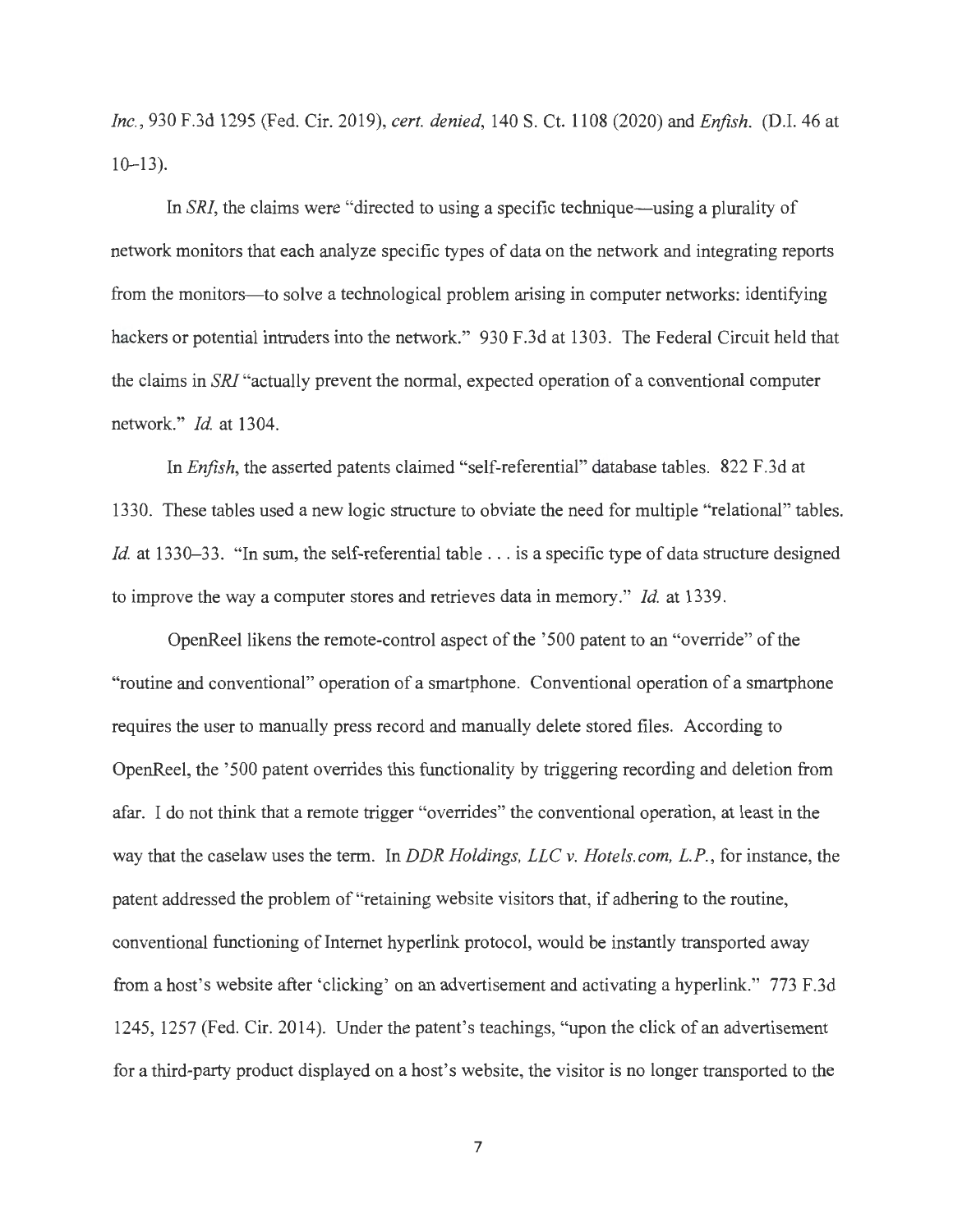third party's website." *Id.* Thus, the claims "speciflied] how interactions ... are manipulated to yield . . . a result that overrides the routine and conventional sequence of events ordinarily triggered by the click of a hyperlink." *Id.* at 1258.

Here, the control system tells the phone to start recording, and the phone starts recording. The control system tells the phone to delete local content, and the phone deletes local content. This is unlike *DDR Holdings* where the invention negated the expected result from clicking on a hyperlink.

OpenReel's technical improvements are not the sort of improvements contemplated by the *Enfish* line of cases. *Enfish* requires a "specific improvement to the way computers operate." 822 F.3d at 1336. In *SRI,* the claims recited "a specific technique." 930 F.3d at 1303. In *Enfish,*  a "specific type of data structure." 822 F.3d at 1339. In contrast, the technology recited in the '500 patent is all conventional. The elements that OpenReel claims "alter" the normal functioning of a phone are described generally—"trigger signal" and "control signal"—and do not disclose a specific improvement to a communication protocol. As Riverside explains,

[T]he claims do not recite any improved network or communications protocol used to connect the computer and the mobile device; the claims do not recite any improved file, data structure, or other software-based improvement used to record or store media content or to transmit signals or media content between the computer and the mobile device; and the claims do not recite any functionality that the computer or mobile device were not already capable of performing.

(D.I. 51 at 1).

OpenReel analogizes to *Core Wireless Licensing S.A.R.L. v. LG Elecs., Inc.* for the argument that the '500 patent provides a specific solution to problems associated with prior art technologies. (D.I. 46 at 13 (citing 880 F.3d 1356 (Fed. Cir. 2018))). I think *Core Wireless* is distinguishable. In *Core Wireless,* the patents disclosed "improved display interfaces, particularly for electronic devices with small screens." 880 F.3d at 1359. The claims were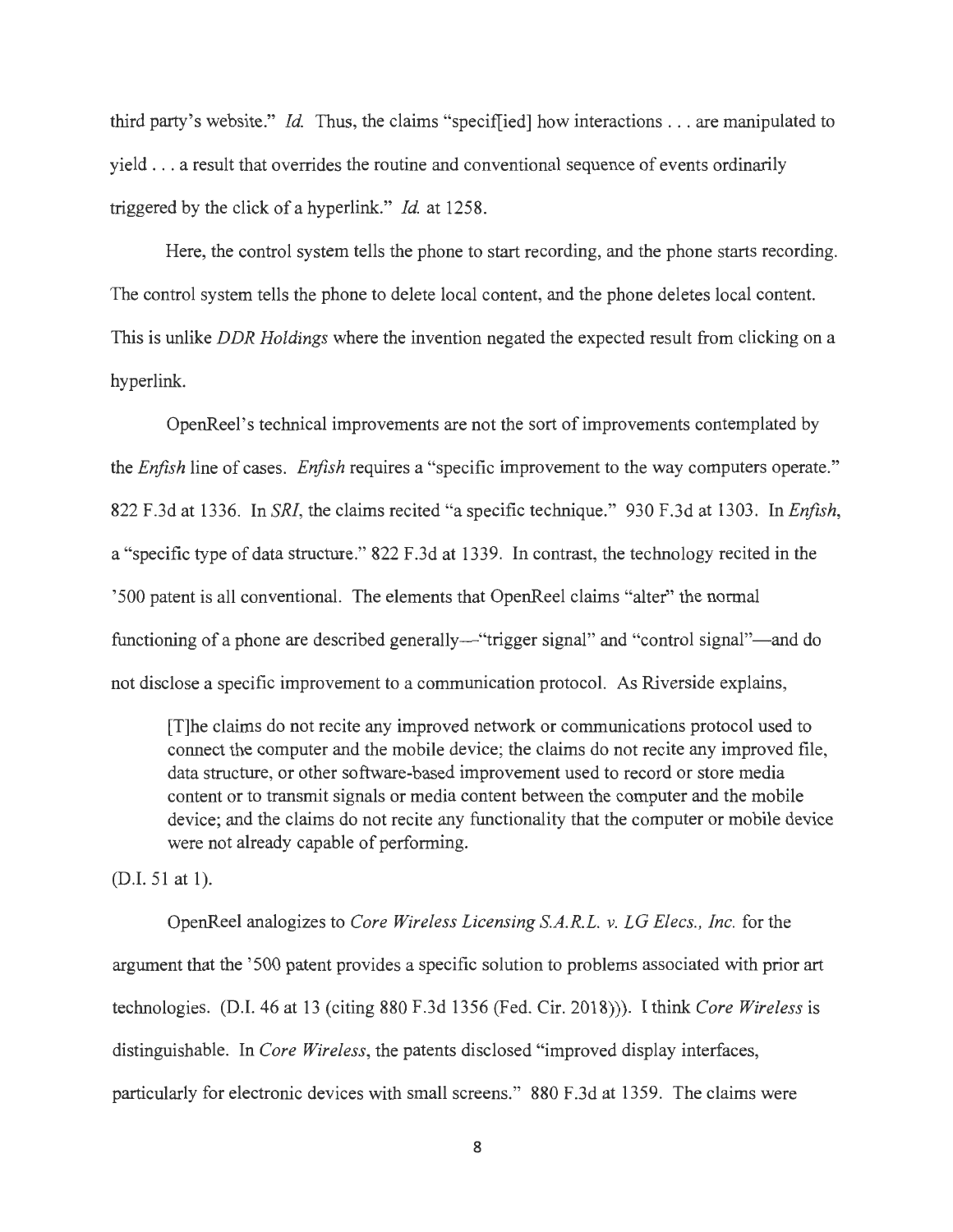"directed to a particular manner of summarizing and presenting information in electronic devices." *Id.* at 1362. The Court highlighted the specificity of the claim limitations—the limitations "specifi<sup>[ed]</sup> a particular manner by which the summary window must be accessed," "restrain[ed] the type of data that can be displayed in the summary window," and "require[d] that the device applications exist in a particular state." *Id.* at 1362-63. As with *Enfish,* the *Core Wireless* patent provided a specific technological solution rather than an idea implemented using generic components.

The '500 patent is more closely analogous to the cases cited by Riverside in support of its motion to dismiss. Under these cases, I think that remotely controlling the recording, storing, delivering, and deleting of media content on a mobile device is an abstract idea.

Collecting and managing data such as video and audio recording is an abstract idea. In *In re TL! Commc'ns LLC Pat. Litig. ,* the asserted claims recited "recording," "storing," "transmitting," and "receiving" data. 823 F.3d 607, 610 (Fed. Cir. 2016). This is an abstract idea. *Id.* at 613. Delivery of media content is also an abstract idea. In *Affinity Labs of Texas, LLC* v. *Amazon.com Inc.,* the Federal Circuit held ineligible a patent directed to streaming media content on a mobile device. 838 F.3d 1266 (Fed. Cir. 2016). The Court rejected the patentee's argument that the patent disclosed a concrete technological improvement because wireless streaming was not "routine, conventional, or well-known." *Id.* at 1269. The Court held:

The patent, however, does not disclose any particular mechanism for wirelessly streaming content to a handheld device. The specification describes the function of streaming content to a wireless device, but not a specific means for performing that function. Claim 14, in turn, recites (1) a "media managing system" that maintains a library of content, (2) a "collection of instructions" that are "operable when executed" by a handheld wireless device to request streaming delivery of the content, and (3) a "network based delivery resource" that retrieves and streams the requested content to the handheld device. At that level of generality, the claims do no more than describe a desired function or outcome, without providing any limiting detail that confines the claim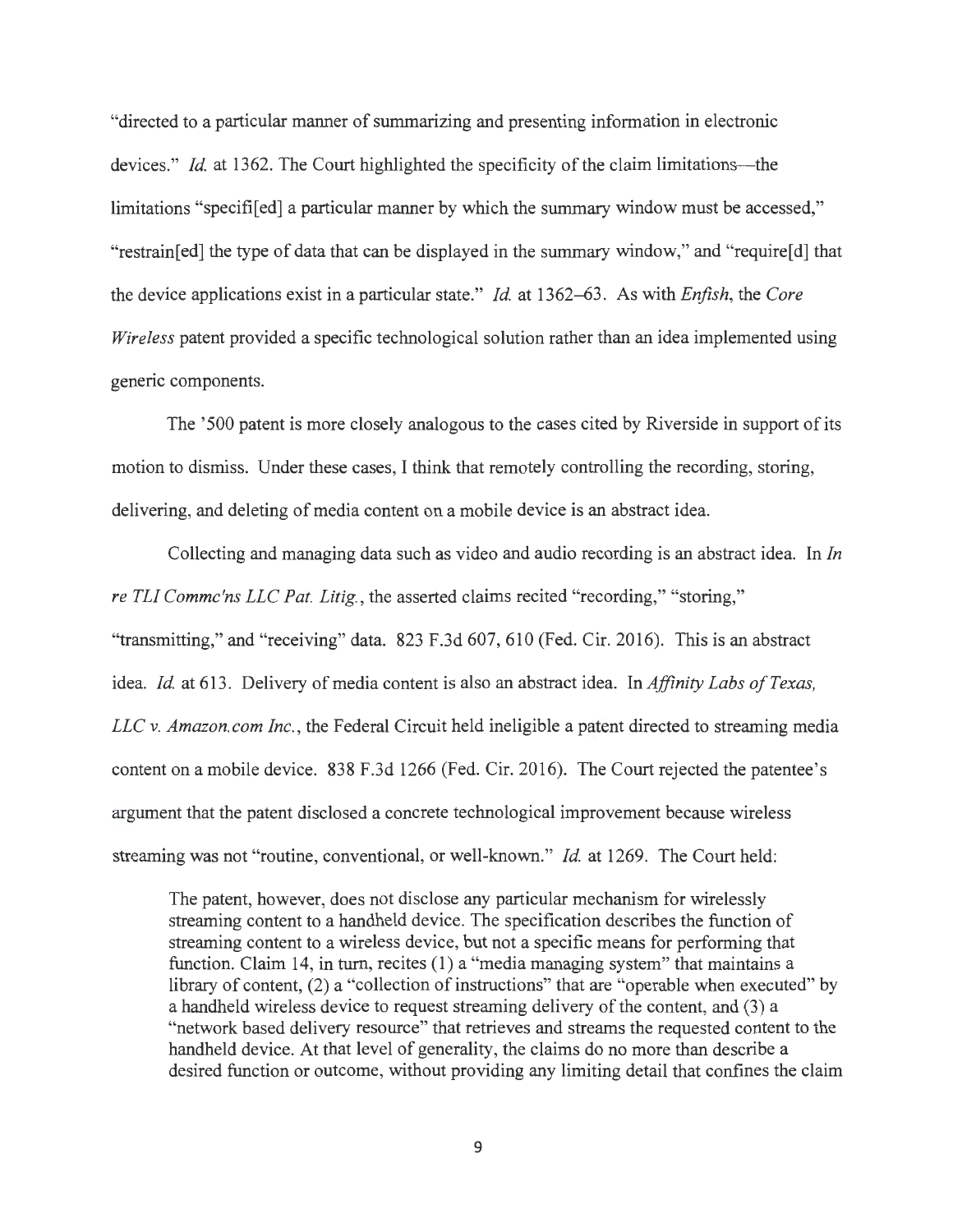to a particular solution to an identified problem. The purely functional nature of the claim confirms that it is directed to an abstract idea, not to a concrete embodiment of that idea.

*Id.* 

As in *Affinity Labs*, the '500 Patent describes a "control system," but "[t]he specification makes clear that any technology capable" of accepting user input, processing that input, and outputting information back to the user would be covered. *Id.* at 1271; see '500 Patent at 6:60-7:63. Similarly, the "data storage device" relies on conventional technology and "may include, for example, a hard disk, any other suitable magnetic medium, CD-ROM, CDRW, DVD, any other suitable optical medium, RAM, PROM, EPROM, FLASH-EPROM, any other suitable memory chip or cartridge, a carrier wave, or any other suitable medium from which a computer can read." '500 Patent at 6:3-23. *See In re TLI*, 823 F.3d at 612 ("The specification does not describe a new telephone, a new server, or a new physical combination of the two. The specification fails to provide any technical details for the tangible components, but instead predominately describes the system and methods in purely functional terms.").

I think "remote control" is an abstract idea when, as here, the patent does not claim some new way of establishing the connection or improving the process. In the unreported case *Sensormatic Elecs., LLC v. Wyze Labs, Inc.,* the Federal Circuit held ineligible patents "which generally describe a wireless surveillance system and methods of operation." 2021 WL 2944838, at \*1 (Fed. Cir. July 14, 2021). The claims included "interaction with a remote server" and "direct wireless communication with a remote viewing device operable by an authorized user." U.S. Pat. No. 7,954,129 cl. 14. The Federal Circuit agreed that the patents were "directed to the abstract ideas of wireless communication and remote surveillance." *Id.* at \*3 (quoting *Sensormatic Elecs. , LLC v. Wyze Labs, Inc.,* 484 F. Supp. 3d 161 , 165 (D. Del. 2020)).

In sum, the recording, storing, delivering, and deleting of media content on a mobile device is an abstract idea. Remote control is an abstract idea. The piling of abstract ideas upon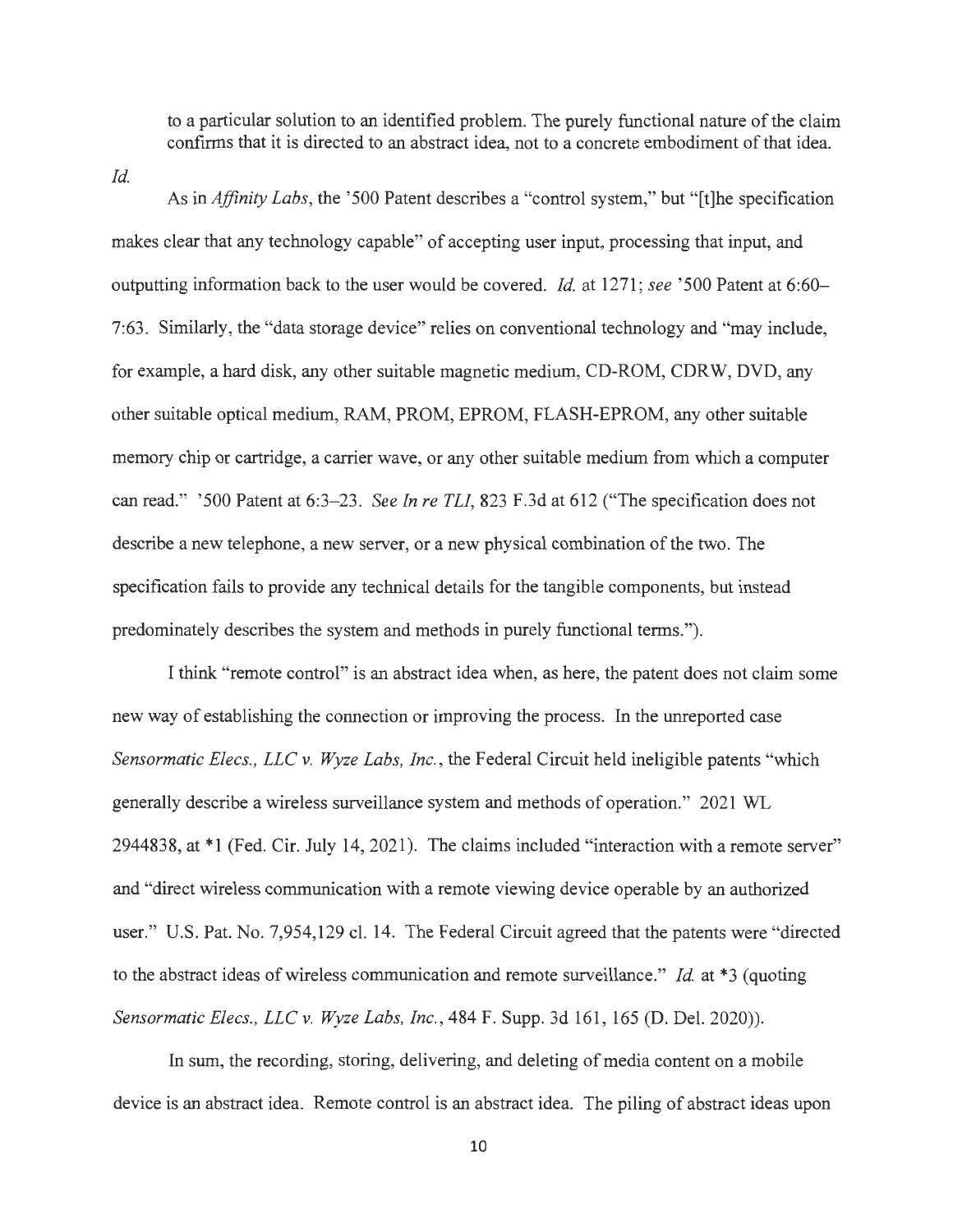each other does not save the ' 500 patent at *Alice* step one. *See, e.g. , id.* (" (P]rioritization of ICD input data through detection of trigger events is an aspect of the abstract idea of remote surveillance as well as drawn to the abstract idea of classifying and organizing images. Accordingly, we conclude that the claims are directed to an abstract idea at *Alice* step one.").

The dependent claims similarly do not recite any specific technological improvements. Thus, all claims of the '500 Patent are directed to the abstract idea of remotely controlling the recording, storing, and delivering of media content on a mobile device. Most claims are additionally directed to the abstract idea of automatic deletion, but as discussed above, this does not recite a specific technological improvement.

#### **B.** *Alice* **Step Two**

At step two, although the "question of whether a claim element or combination of elements is well-understood, routine and conventional to a skilled artisan in the relevant field is a question of fact," "not every § 101 determination contains genuine disputes over the underlying facts material to the§ 101 inquiry." *Berkheimer v. HP Inc.,* 881 F.3d 1360, 1368 (Fed. Cir. 2018). Riverside argues that there is no genuine factual dispute. (D.I. 30 at 17). Based on the present record, I agree.

Individually, the elements do not recite an inventive concept. As discussed above, the specification shows that elements such as the "control system" and the "data storage device" merely rely on conventional technology.

As an ordered combination, the claims do not recite an inventive concept that is "significantly more than a patent upon the ineligible concept itself." *Alice Corp. Pty. v. CLS Bank Int'l*, 573 U.S. 208, 218 (cleaned up). The '500 patent aims to allow for the production of "polished, professional quality media content" without the need for onsite video production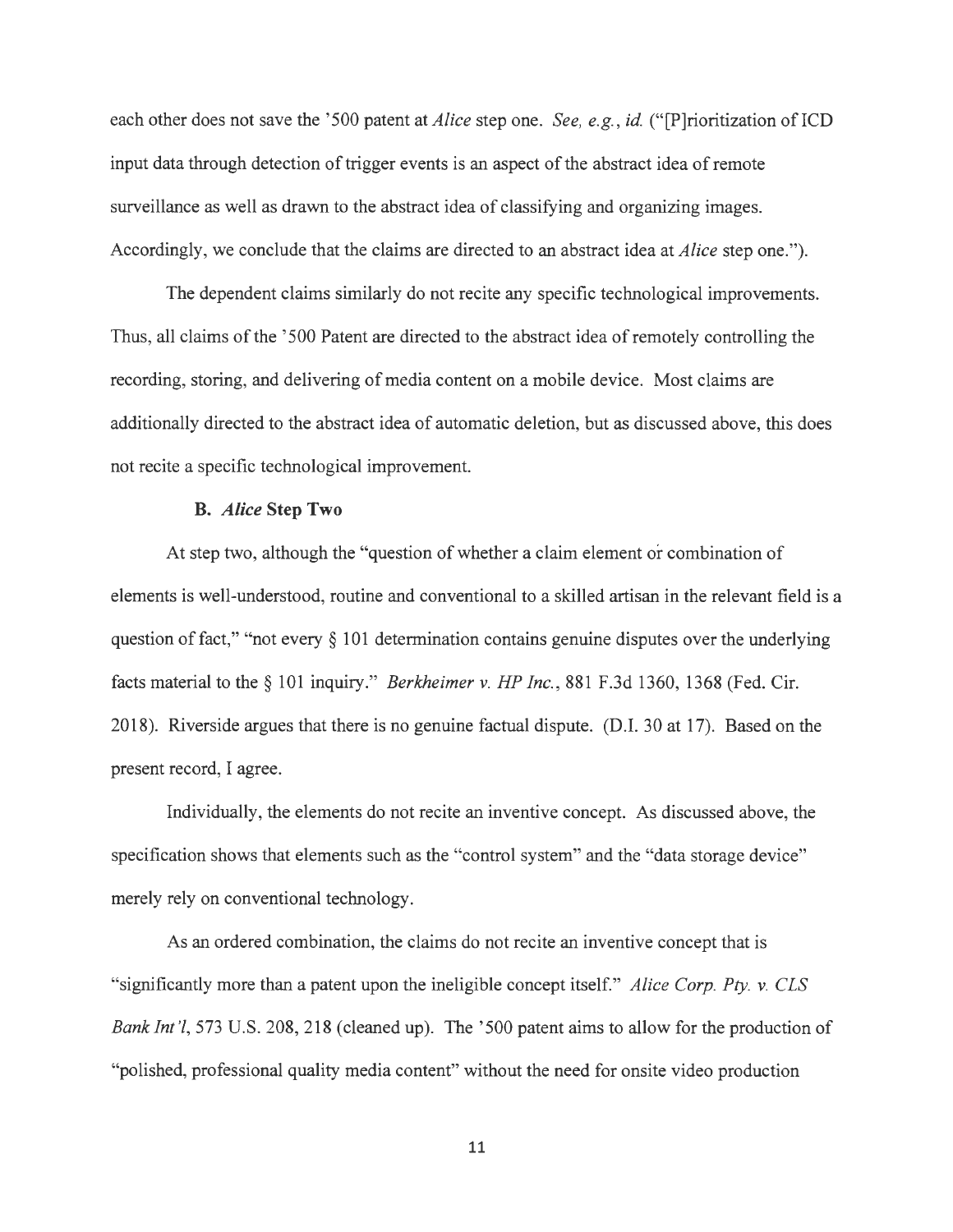agencies. '500 Patent at 3:64-4:2. According to OpenReel, to achieve this goal, the '500 patent discloses several inventive concepts. (D.I. 46 at 16-20). These inventive concepts overcome "industry challenges" such as "proper framing [of] a video when unassisted" and "limited storage capacity of some mobile devices." (D.I.  $2 \text{ } \text{\ensuremath{\mathfrak{N}}}$  15). The '500 patent addresses framing challenges through the communication session, which allows for the director to give the user feedback on positioning, and the remote-control feature, which "allows the user to avoid undesired movement at the beginning of the recording." (D.I. 46 at 4). The '500 patent's automatic delete function addresses the limited storage capacity issue. *(Id. at 17)*. OpenReel also has an expert, who explains, "The '500 Patent represents a novel development for recording remote media content in mobile devices by addressing several industry challenges" and represents an "innovation in the field of remote video recording." (D.I. 2-1, Ex B  $\P$ , 23–24).

I do not think the claims are directed to an inventive concept involving higher-quality media content, at least in the technical sense of higher video or audio quality. As Riverside notes, "none of the limitations recite or require that the streamed or locally-recorded content to be of any particular quality, let alone that the locally-recorded content be of a higher quality." (D.I. 51 at 9).

Regarding the other inventive concepts, the technological claim limitations such as "trigger signal" are described in abstract, generic ways. *See Sensormatic,* 484 F. Supp. 3d at 169 (" $[T]$ he 'automatic detection of trigger events' claim limitation . . . is a feature of the abstract idea of remote surveillance and the mere automation and distribution of event detection using generic components does not provide an inventive step. The patent does not explain how the automatic detection at multiple locations is achieved beyond the use of generic components." (citations omitted)). OpenReel's expert provided conclusory statements regarding the novelty of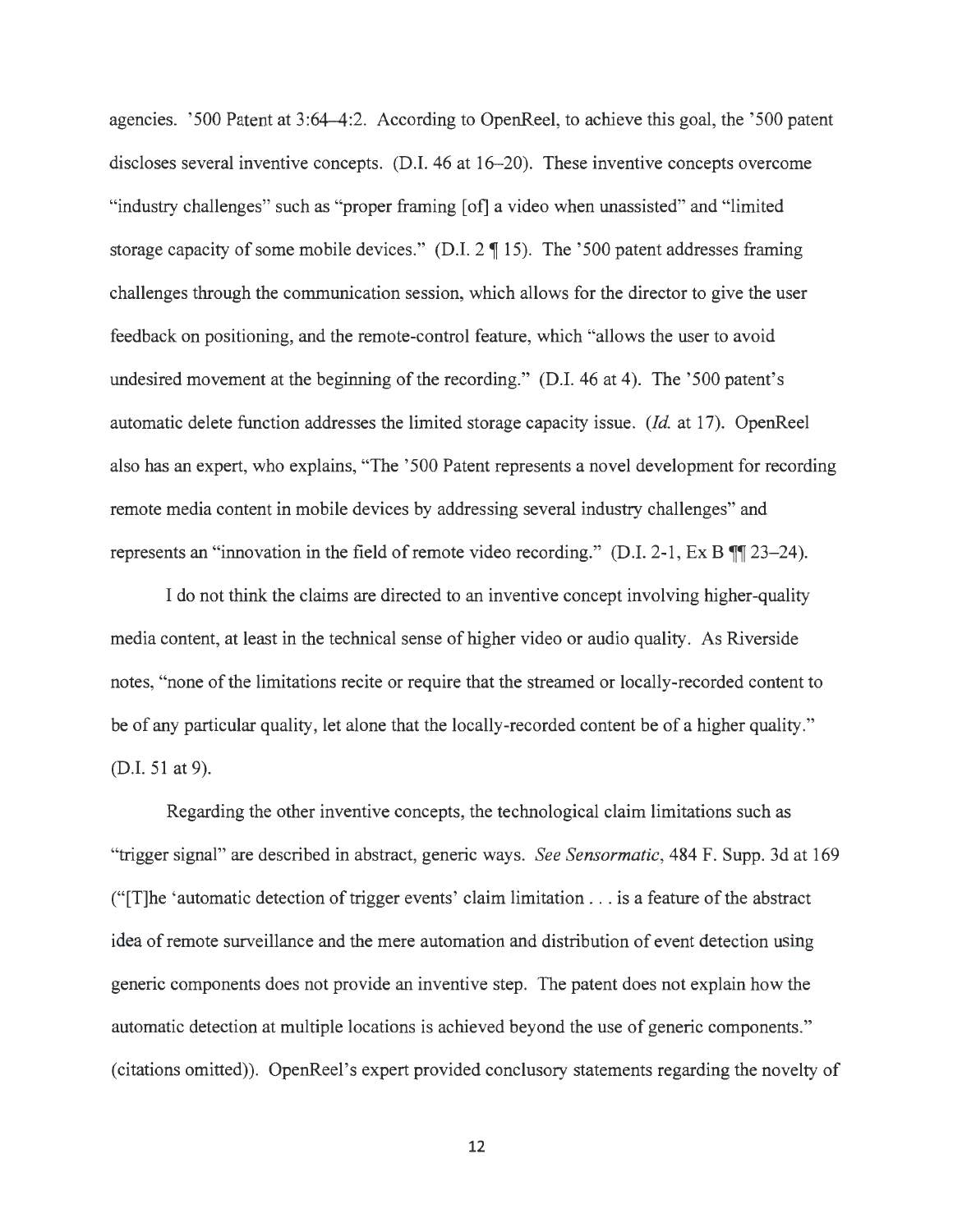the '500 patent but has not provided any support that the claim limitations include nonconventional steps or technologies. *(See D.I. 2 Ex. B*  $\P$ , 23–24).

Claims fail *Alice* step two when they are directed to "an abstract idea implemented on generic computer components, without providing a specific technical solution beyond simply using generic computer concepts in a conventional way." *Bascom Glob. Internet Servs. , Inc. v. AT&T Mobility LLC,* 827 F.3d 1341 , 1352 (Fed. Cir. 2016). Ultimately, the claims here do not recite anything other than the use of conventional technology to perform the abstract idea of remotely controlling the recording, storage, delivery, and deletion of media content. The additional limitations recited in the dependent claims also include generic mobile device or computer components and conventional steps. Thus, the '500 patent does not supply an inventive concept at *Alice* step two.

#### IV. **CONCLUSION**

Riverside 's motion to dismiss is granted. Dismissal is without prejudice. OpenReel has requested leave to amend. (D.I. 46 at 19 n.1 ). I will grant that request, as it is possible OpenReel could successfully amend its complaint.

An appropriate order will issue.